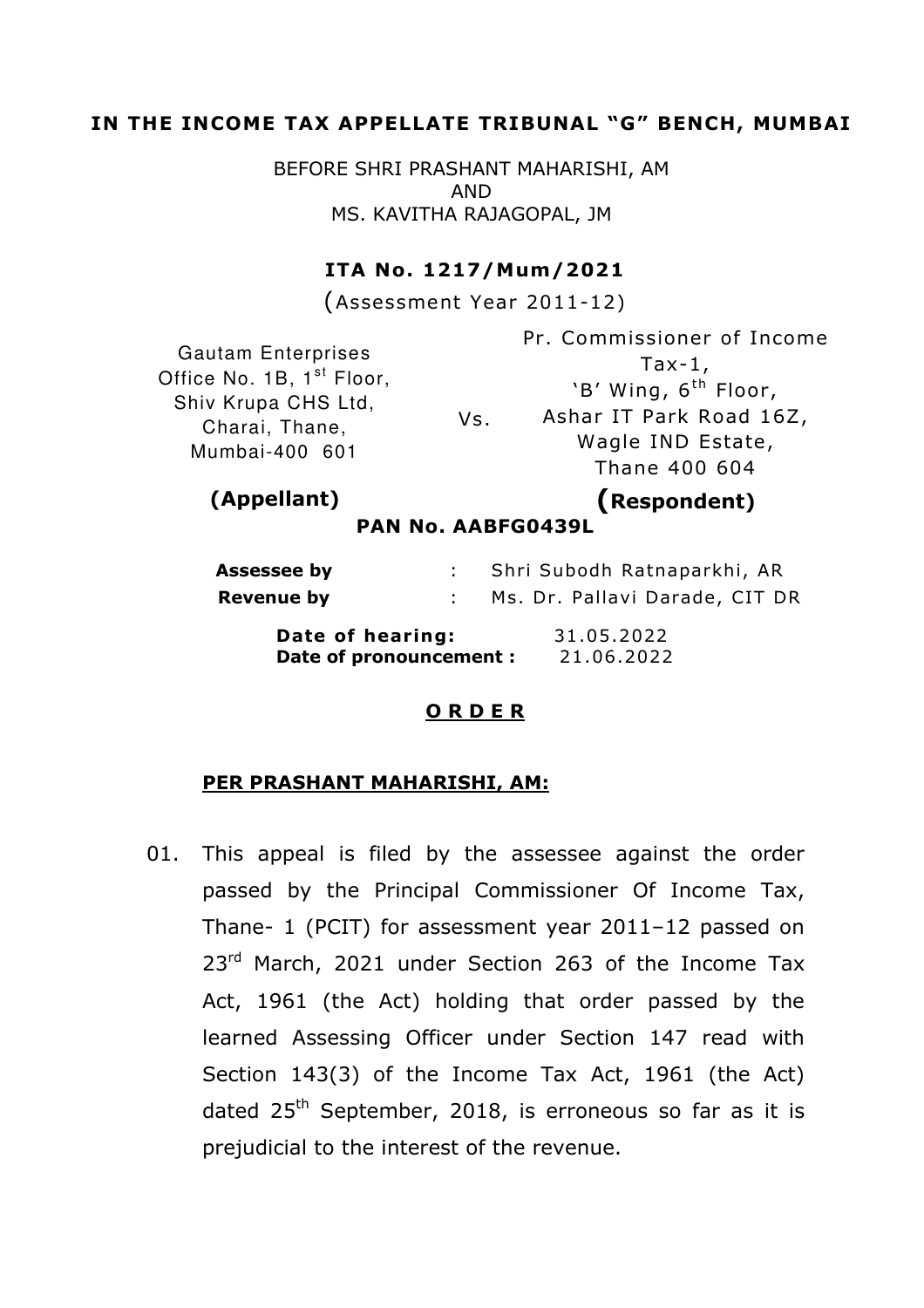02. The assessee aggrieved has raised following grounds of appeal:-

> "1. The learned Pr. CIT erred in holding the order framed by the assessing officer u/s 147 r.w.s. 143(3) of the I. Tax Act on 25.09.2018 to be erroneous and prejudicial to the interest of revenue as per section 263 of the I.T Act, 1961 and accordingly the assumption of jurisdiction by the Pr. CIT u/s 263 of the I.T Act, 1961 was not valid and justified.

> 2. The learned Pr. CIT erred in setting aside to the file of the assessing officer, the order u/s 147 r.w.s. 143 (3) of the I. Tax Act, 1961 dt. 25.09.2018, which action of the Hon. Pr. CIT being not justified, the order u/s 263 dt.23.03.2021 be held to be invalid, bad in law and be quashed.

> 3. The appellant craves leave to add, alter, amend and/or vary any of the grounds at any time before the decision of the appeal."

03. Brief facts of the case shows that assessee filed its return of income on 25<sup>th</sup> September, 2011, for Assessment Year 2011–12 declaring a total income of  $\bar{\tau}$  7,221,720/- and same was processed under Section 143 (1) of the Act on  $28<sup>th</sup>$  January, 2012. Subsequently, the case was selected in scrutiny through CASS, the assessment was completed under Section 143 (3) of the Act, on  $28<sup>th</sup>$  February, 2014 assessing the total income of the assessee at ₹7,322,700/–.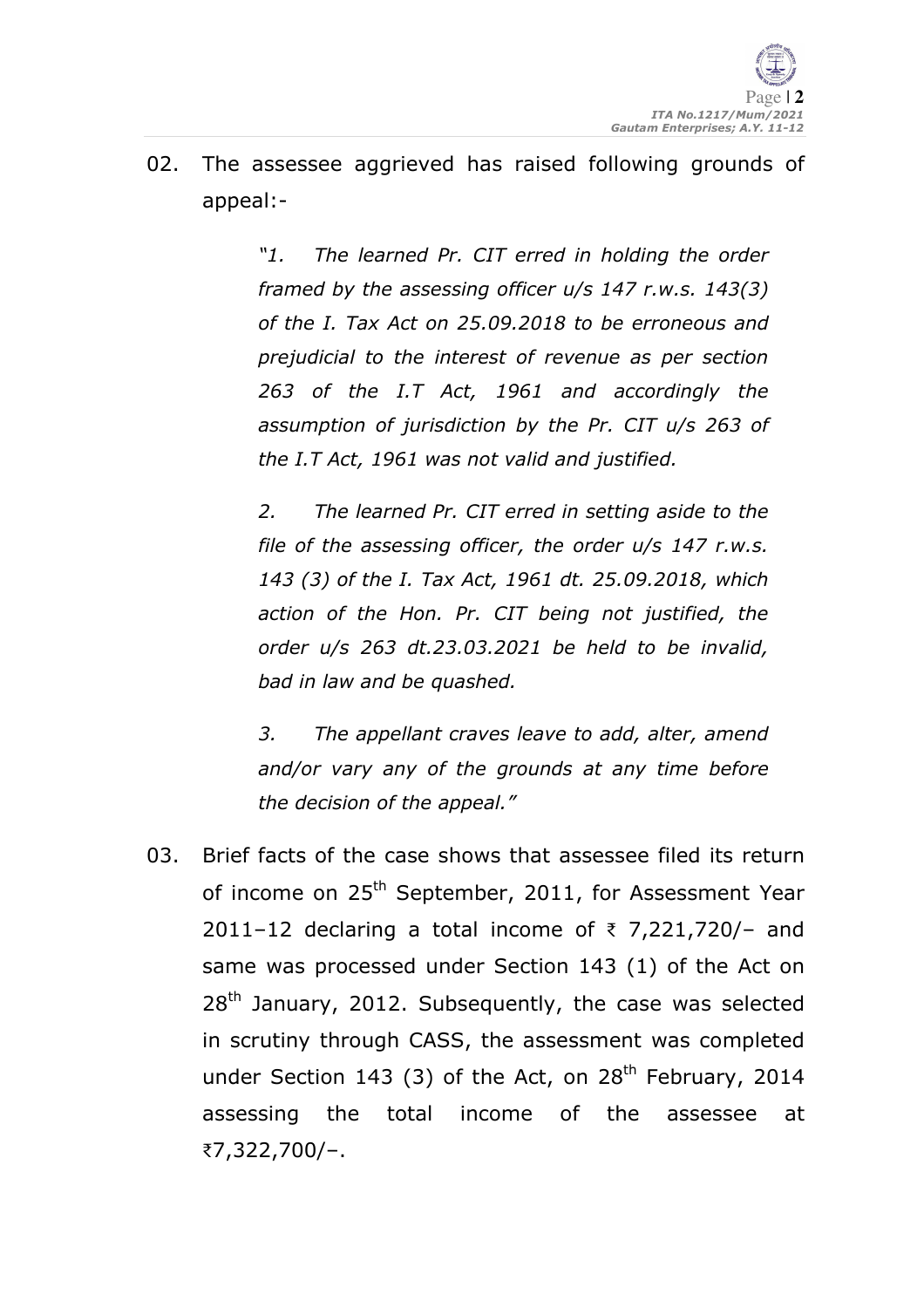- 04. Subsequently, the case of the assessee was reopened by issue of notice under Section 148 of the Act, on  $27<sup>th</sup>$ March, 2018. On 25<sup>th</sup> September, 2018 the Assessing Officer passed an order dropping the proceedings initiated under Section 147 of the Act.
- 05. Subsequently, the learned PCIT verified the records and it was found that assessee has claimed depreciation of ₹ 27,97,871/– on building, however, the same was on rent and income there from was assessed under the head 'income from house property'. Therefore, the learned assessing officer should have disallowed the depreciation. He further found that assessee has received share of profit from another firm and the learned Assessing Officer failed to invoke the disallowance u/s 14A of the Act.
- 06. The learned PCIT was of the view that in the reassessment order passed by the learned assessing officer he should have made the above two additions disallowance.
- 07. Therefore, PCIT held that the order passed by the learned that assessing officer on 25/9/2018 u/s 147 read with Section 143 (3) of the act is erroneous and prejudicial to the interest of the revenue for not making the above two additions. Hence, he set-aside the assessment with a direction to examine these issues and redo the same. Such order was passed u/s 263 of the act on 23/3/2021.
- 08. Assessee is aggrieved with that order and has preferred this appeal before us.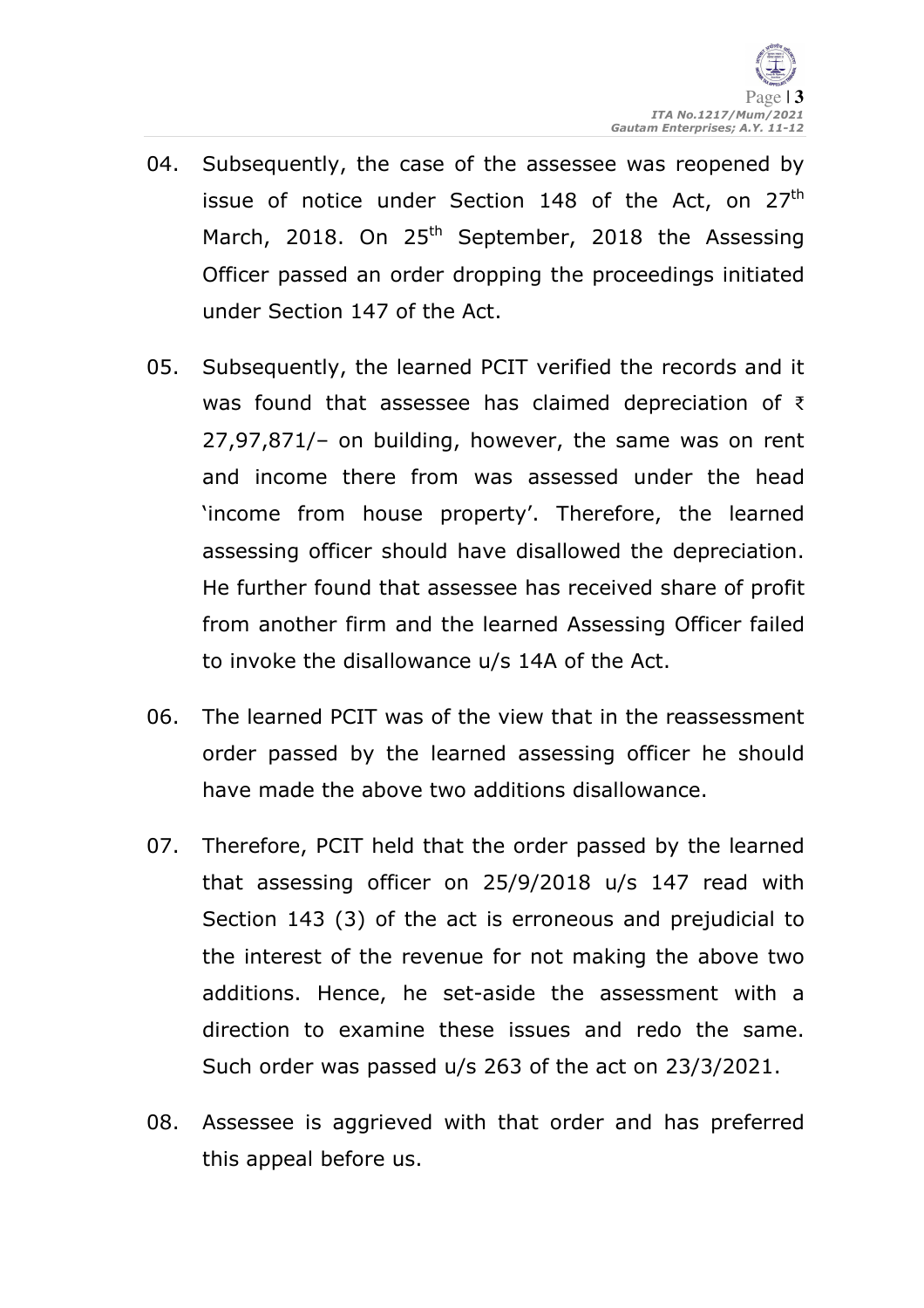

- 09. Assessee contested that the order passed by the learned principal Commissioner of income tax to revise the assessment order passed u/s 147 read with Section 143 (3) of the act dated 25/9/2018 wherein the proceedings initiated u/s 147 vide issue of notice u/s 148 dated 27/3/2018 were dropped. He therefore stated that when the assessing officer did not find anything to make an addition based on the reasons recorded for reopening of the assessment, if the learned principal Commissioner of income tax wanted to revise the order, the time limit would run from the original assessment order completed u/s 143 (3) of the act on 28/2/2014. Therefore it was stated that the time limit has been taken by the learned principal Commissioner of income tax from the date of order passed on 25/9/2018 and, therefore, order u/s 263 of the Act dated 23/3/2021 is barred by limitation.
- 010. The learned CIT DR vehemently supported the order of the learned PCIT it was stated that the order dropping the proceedings u/s 147 read with section 143 (3) of the Act dated 25/9/2018 is the order which is sought to be revised and such order was passed on 25/9/2018, the order passed u/s 263 of the income tax act by the PCIT on 23/3/2021 is in time.
- 011. The learned authorized representative stated that issue is squarely covered in favour of the assessee by the order of the coordinate bench in case of R.K. steel Syndicate Vs. Income Tax Officer reported in (2007) 14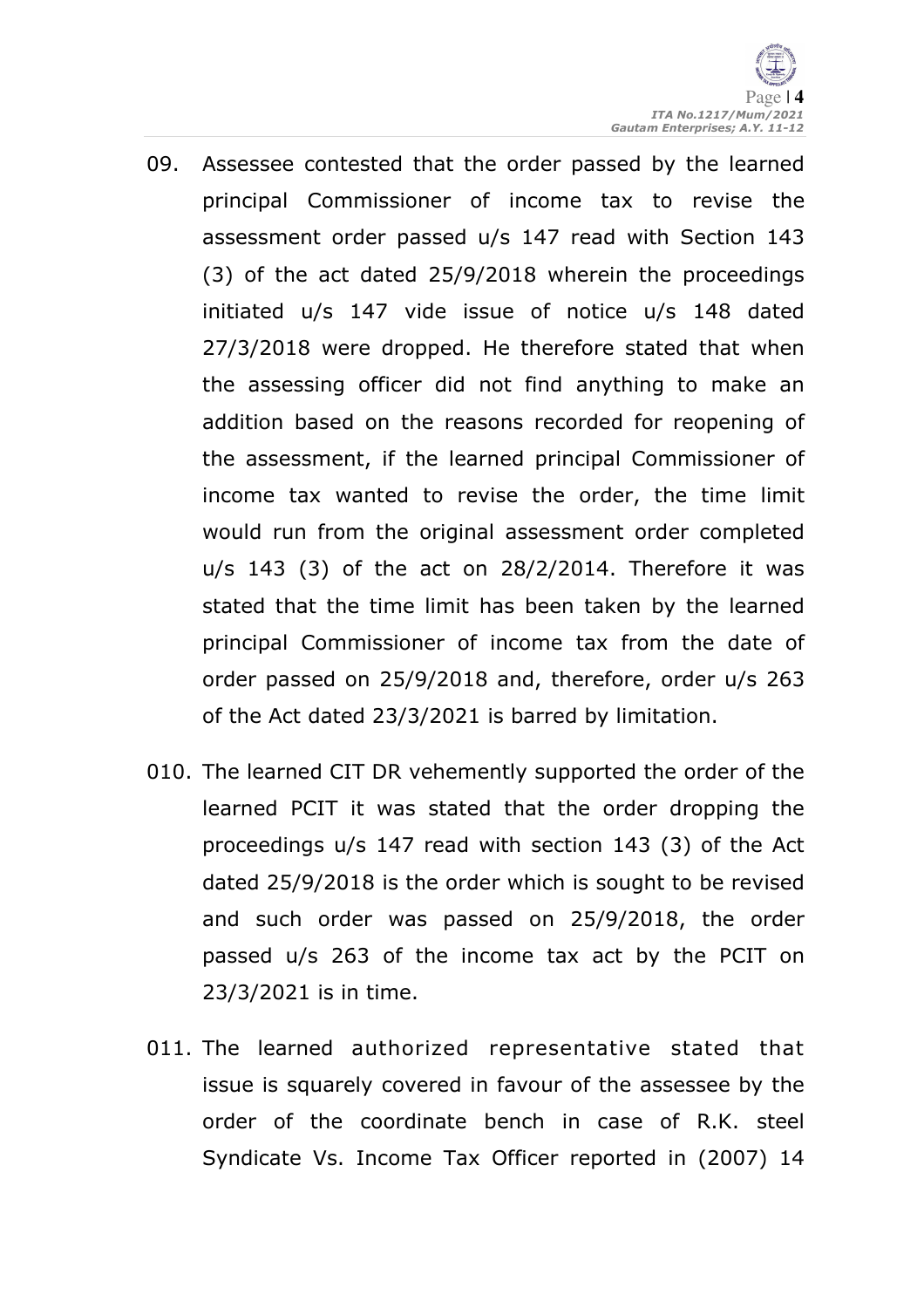SOT 158 (Mum) wherein it has been held that that when the order passed by the assessing officer was only an order dropping reassessment proceedings, time limit for exercise of commissioner's power under section 263 must be computed with reference to original assessment order passed. He therefore stated that this decision of the coordinate bench covers the issue in favour of the assessee.

012. We have carefully considered the rival contentions and perused the orders of the lower authorities. We find that originally the income of the assessee was assessed under section 143 (3) of the act on 28/2/2014. Subsequently another order was passed u/s 147 read with Section 143 (3) of the Act on 25/9/2018 wherein the learned assessing officer passed following order:-

> "Proceedings initiated u/s 147 vide issue of notice u/s 148 dated 27/3/2018 are hereby dropped."

013. The principal Commissioner of income tax has been bestowed upon with a power under section 263 of the Act that he may call for and examine the records of any proceedings under this act. On such examination, if he considers that any 'order' passed in those proceedings by the AO is erroneous in so far as it is prejudicial to the interest of the revenue, he may revise such order as the circumstances of the case justify. He may enhance, modify or cancel the assessment order and may also direct the AO to cause examination of the details and further pass an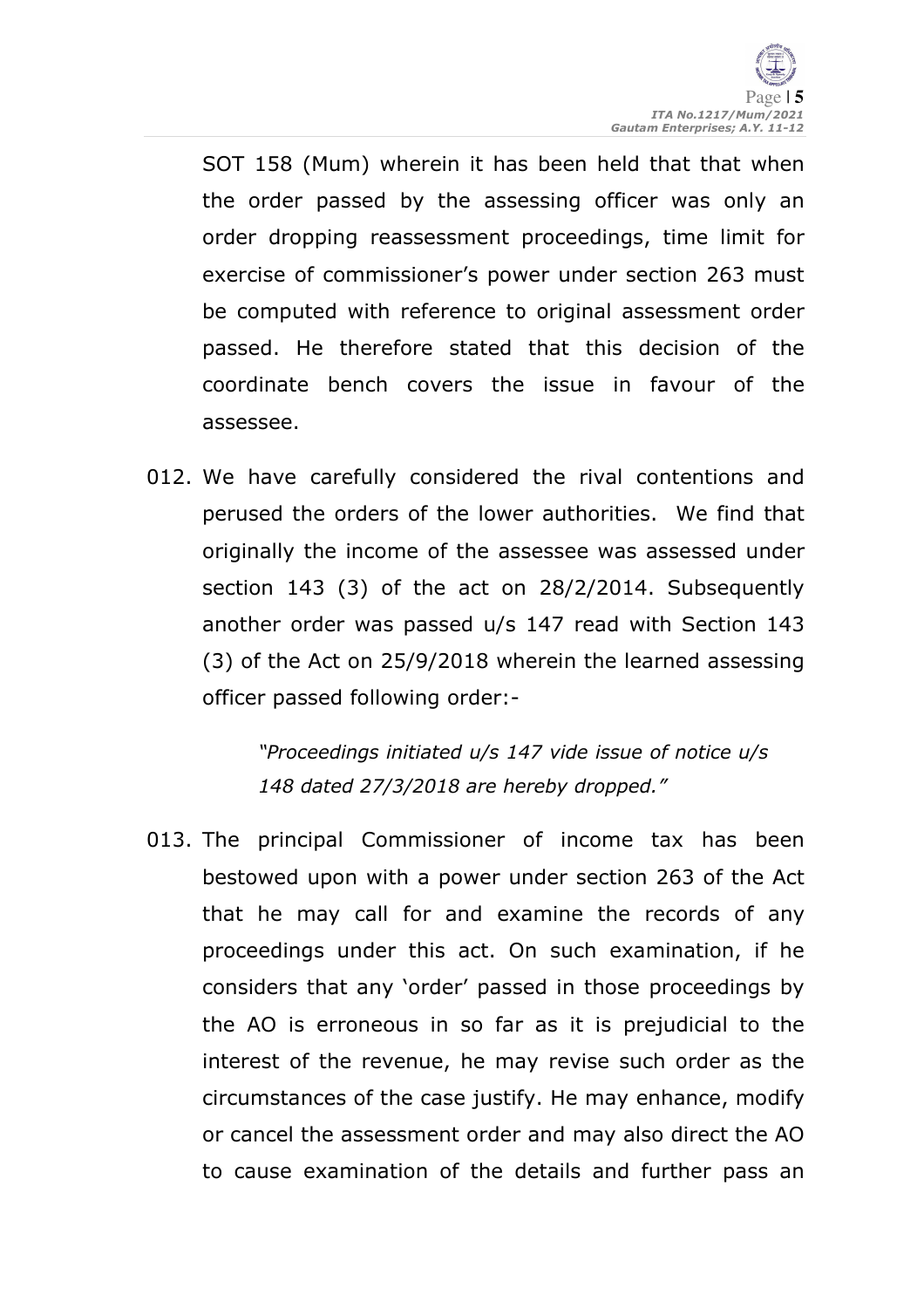order. But he can do so only after granting assessee an opportunity of hearing. However according to the provisions of subsection (2), such order could be passed only within the period of two years from the end of the financial year in which the order sought to be revised was passed.

014. Similar issue is considered by the coordinate bench in case of R K Steel Syndicate Vs. Income Tax Officer in ITA number 316/M/2005 dated  $2<sup>nd</sup>$  April 2007. The facts and in that case was that assessment u/s 143 (3) of the Act was completed on  $14<sup>th</sup>$  February, 2000. This assessment was reopened by issue of notice under section 148 of the Act on 15<sup>th</sup> of March 2002. Subsequently the reassessment proceedings, no addition was made and returned income was assessed. Subsequently, the Commissioner of income tax exercised power under Section 263 of the Act on  $6<sup>th</sup>$ January, 2003, which culminated into an order passed under Section 263 of the Act. Therefore, the coordinate Bench was concerned that whether the order dated 28<sup>th</sup> of August, 2002 passed by the assessing officer is to be viewed as a 'reassessment order' or is to be viewed as an order dropping the reassessment proceedings. And further from which date the time limit of 2 years should be reckoned with for passing an order under Section 263 of the Act. In that particular decision the coordinate Bench considered that in case no additions are considered necessary by the assessing officer on the issues on which reassessment proceedings are resorted to, it cannot be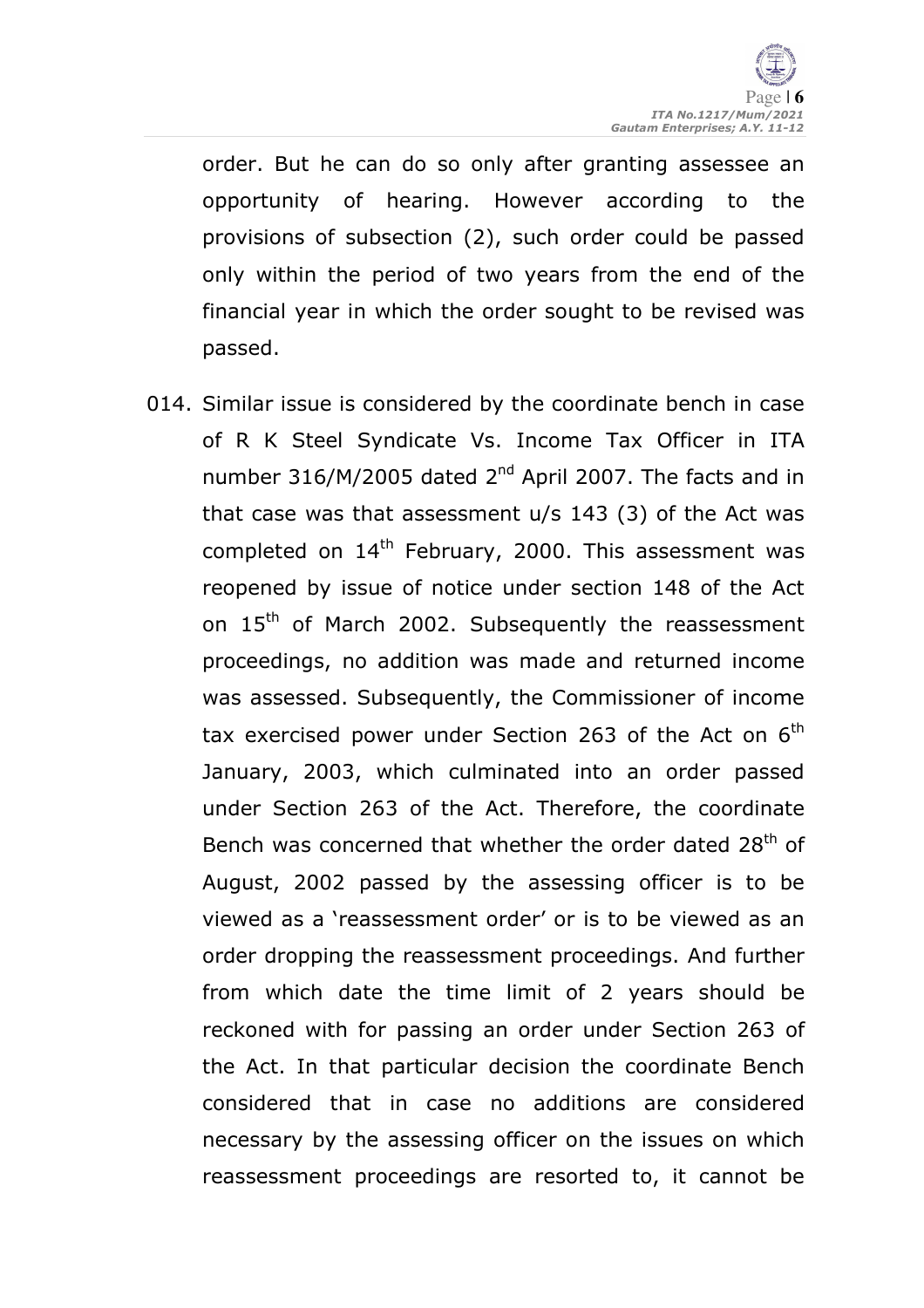

open to him to make any other additions also. Therefore by allowing PCIT extended time limit of 2 years will amount to allow revenue to do something indirectly which act prohibits directly. It held so.

"7. We do not think it is permissible for us to take this order, which is nothing more than an order dropping the assessment proceedings, for computing time-limit available to the Commissioner to revise the assessment framed by the Assessing Officer on the points which are not even touched by this order. It is incorrect to plead that such an order can be viewed as anything but an order dropping the reassessment proceedings. It cannot be viewed as an assessment order, though termed so, in the eyes of the law. Let us also not lose sight of the scheme and spirit of section 292B of the Act. This section, inter alia, provides that no proceedings purported to have been taken in pursuance of any of the provisions of the Income-tax Act shall be invalid, or shall be deemed to be invalid, merely by the reason of any mistake, defect or omission in the proceedings if such proceeding is "in substance and effect in conformity with or according to the intent and purpose of this Act". It would thus follow that what is to be really looked at is the 'substance' and not the 'form' alone, and that legal rights of the parties are to be settled as per substance of the proceedings irrespective of whatever nomenclature is assigned to the proceedings. This approach to interpretation of the Income-tax Act, which is embedded in the Act itself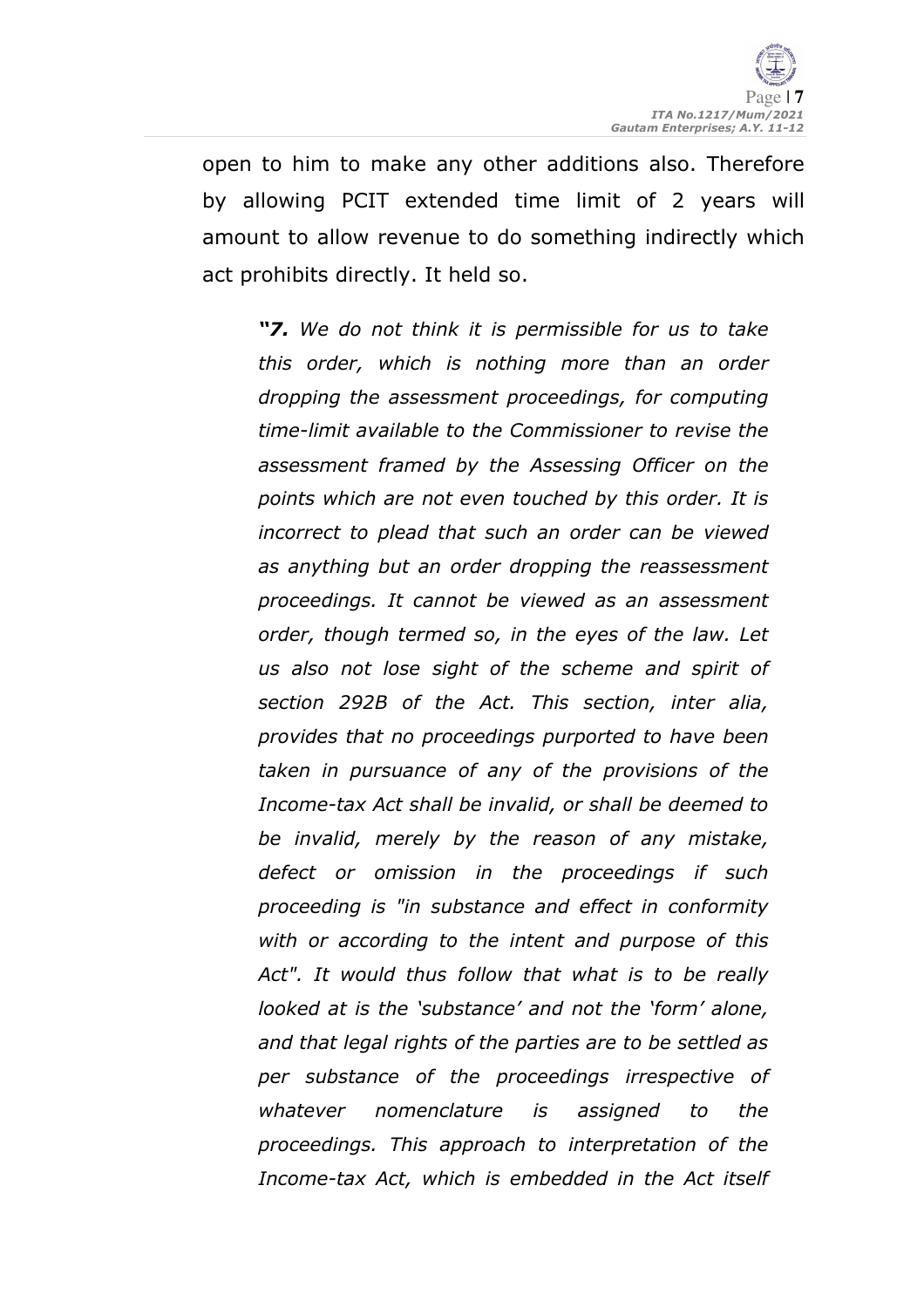by the virtue of a specific provision to that effect, cannot be a one way traffic and merely operate in favour of the revenue. A fair and reasonable approach to interpretation of the Act requires the same equity to be read into provisions of the Act, in favour of the assessee. Seen in this right, what is termed as a reassessment order is really required to be viewed as an order dropping the reassessment proceedings. The assessee could not have been aggrieved of this order per se because it did not prejudice the assessee at that stage as it did not actually assess any income which was not already assessed in the original assessment order. As there was no enhancement of income or tax liability, it was an academic question whether or not the Assessing Officer resorted to reassessment proceedings. The assessee could not have raised an academic question in an appellate proceeding; it is well-settled in law that it is only an aggrieved party which appeal against the order. The assessee could not have had the clairvoyance to know that this order can cause prejudice to him. The prejudice was caused to the assessee by the reassessment proceedings only when the impugned revision order was passed because it was admittedly as a result of this reassessment order that the Commissioner claimed to have a right to exercise his revisionary powers even beyond 31st March, 2002; but for the fact of the reassessment order, the Commissioner could not have even claimed the existence a lawful right to do so. Undoubtedly, section 254(1) of the Act provides that the Tribunal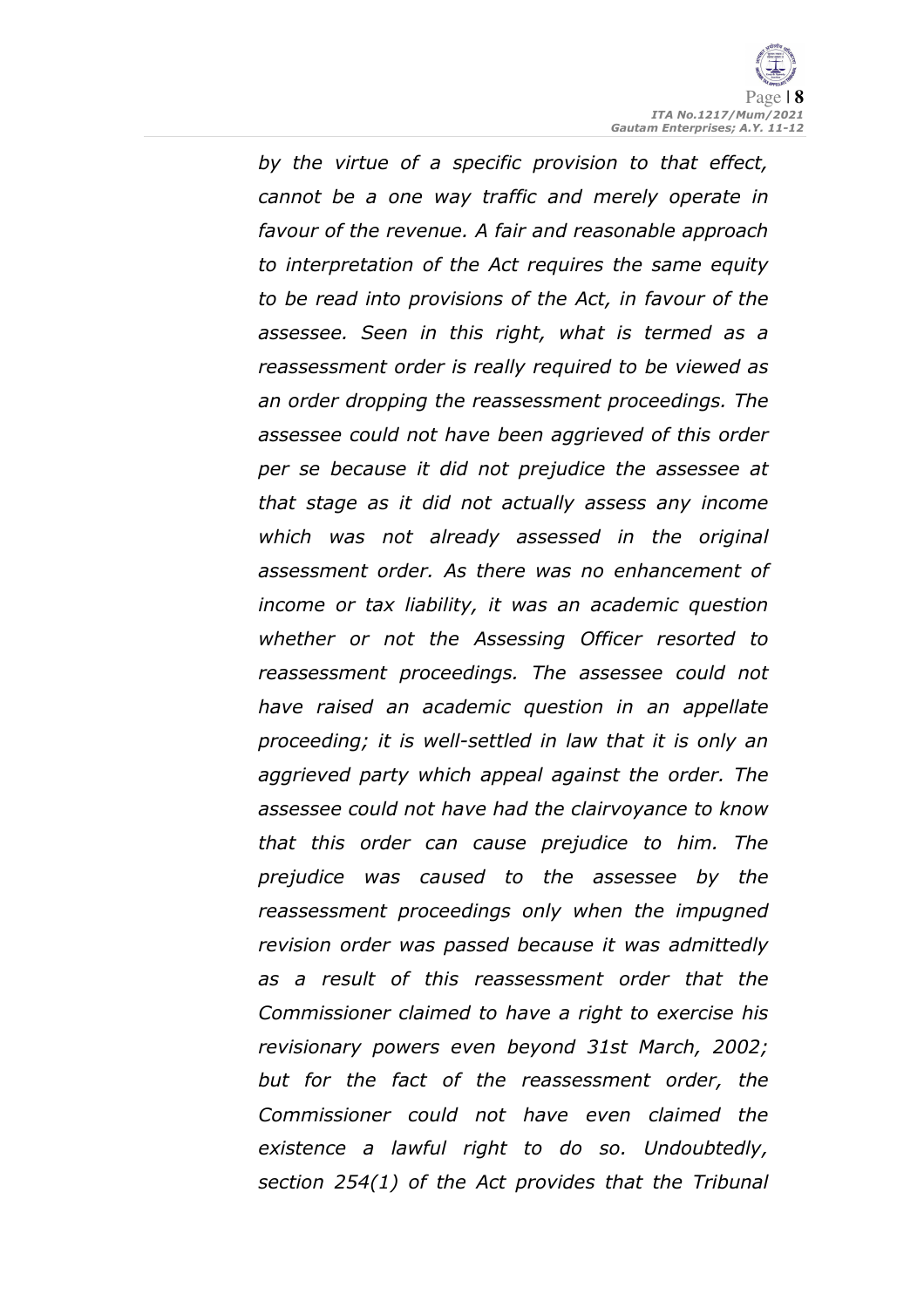shall, after giving both the parties to an appeal opportunity of being heard, "pass such orders thereon as it thinks fit" and Hon'ble Supreme Court, in the case of Hukumchand Mills Ltd. v. CIT [1967] 63 ITR 232, viewed this provision as restricting "the jurisdiction of the Tribunal to the subject-matter of appeal", but the question then is what is 'subjectmatter of appeal' in the case before us. The subjectmatter of appeal before us is validity of the revision order passed by the Commissioner on 16th March, 2005. This legal validity is to be examined, inter alia, on the touchstone of time-limits set out for exercise of these powers under section 263 of the Act. And to decide this controversy, it is also important to decide whether or not the order dated 22nd August, 2002 is to be viewed as an order dropping the reassessment proceedings or as an reassessment order per se. That is how, in our considered view, we have powers to decide whether or not what is termed as reassessment order can indeed be viewed as an assessment order or is to be viewed as an order dropping the reassessment proceedings. In case we are to view this order as an assessment order, and compute the time-limit on that basis, we will end up upholding the prejudice caused to the assessee on account of his not doing something which he is not permitted to do anyway, i.e., raise an academic question about validity of reassessment proceedings when no additions are made to his income in the course of such reassessment proceedings. The timelimit for exercise of Commissioner's powers,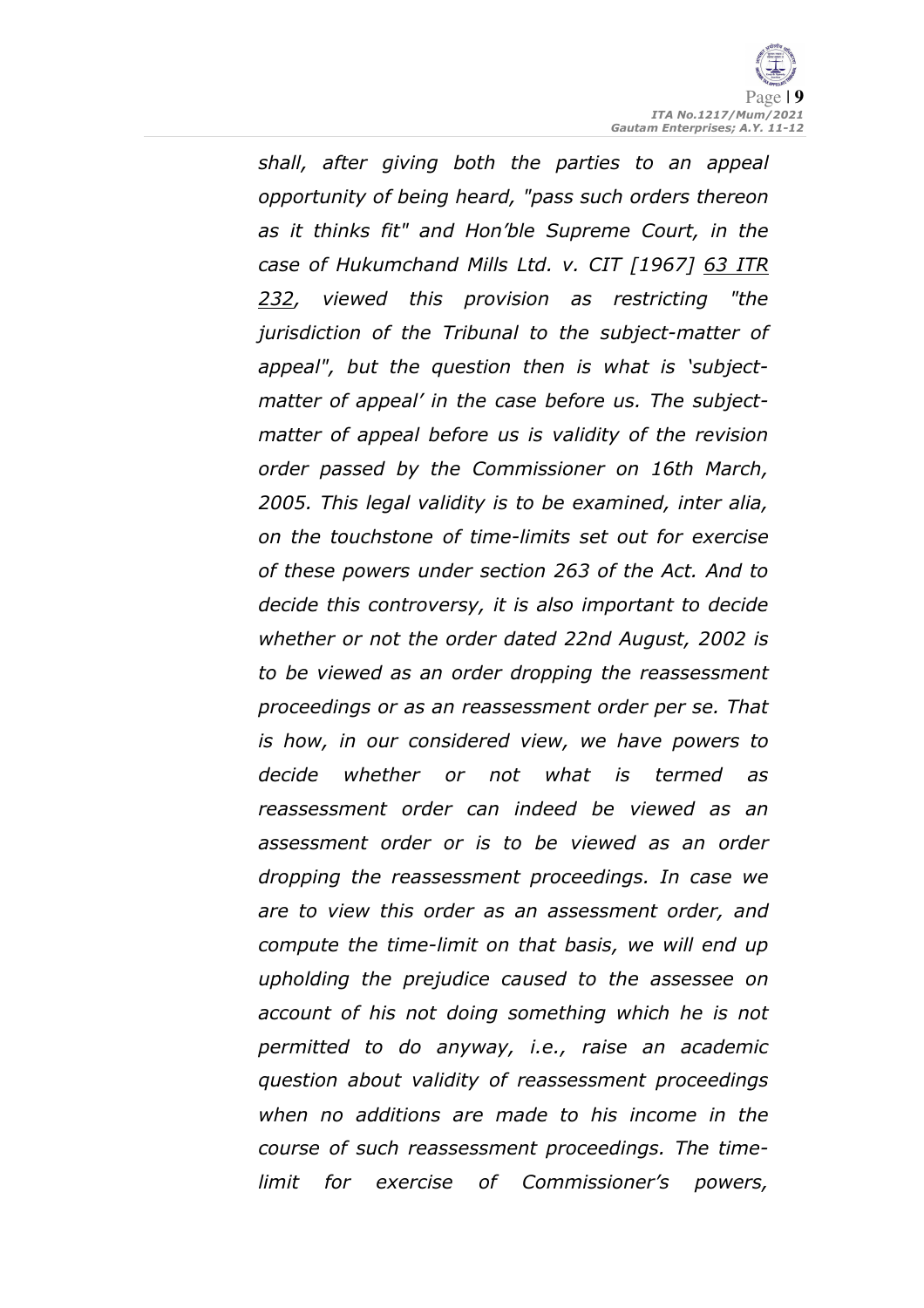therefore, must be computed with reference to the assessment order passed on 14th February, 2000.

8. We would arrive at this very destination even if we were to traverse along a different dialectic. Let us analyze these facts from another perspective. In order to exercise powers under section 263, two conditions are to be satisfied - first, the order sought to be revised should be erroneous; and - second, that the order sought to be revised should be prejudicial to the interest of the revenue. An order in accordance with the law can obviously not be said to be erroneous. Now, the fundamental question then arises whether the Assessing Officer could have, during the course of reassessment proceedings, made an addition for lower gross profit at all. If he could not have done so under the reassessment proceedings in question, and has not therefore done so, his action cannot be said to be erroneous - which is the fundamental condition for assume-ption of jurisdiction under section 263 of the Act. Let us not forget that on both the issues, admittedly on which reopening was sought, no additions were made. Learned Commissioner also does not dispute this action of the Assessing Officer and, therefore, he agrees that additions could not have been made in respect of the issues on which reopening was done. The question then arises whether it was open to the Assessing Officer to make in respect of any other income, in a situation in which he does not consider it necessary to make any additions in respect of the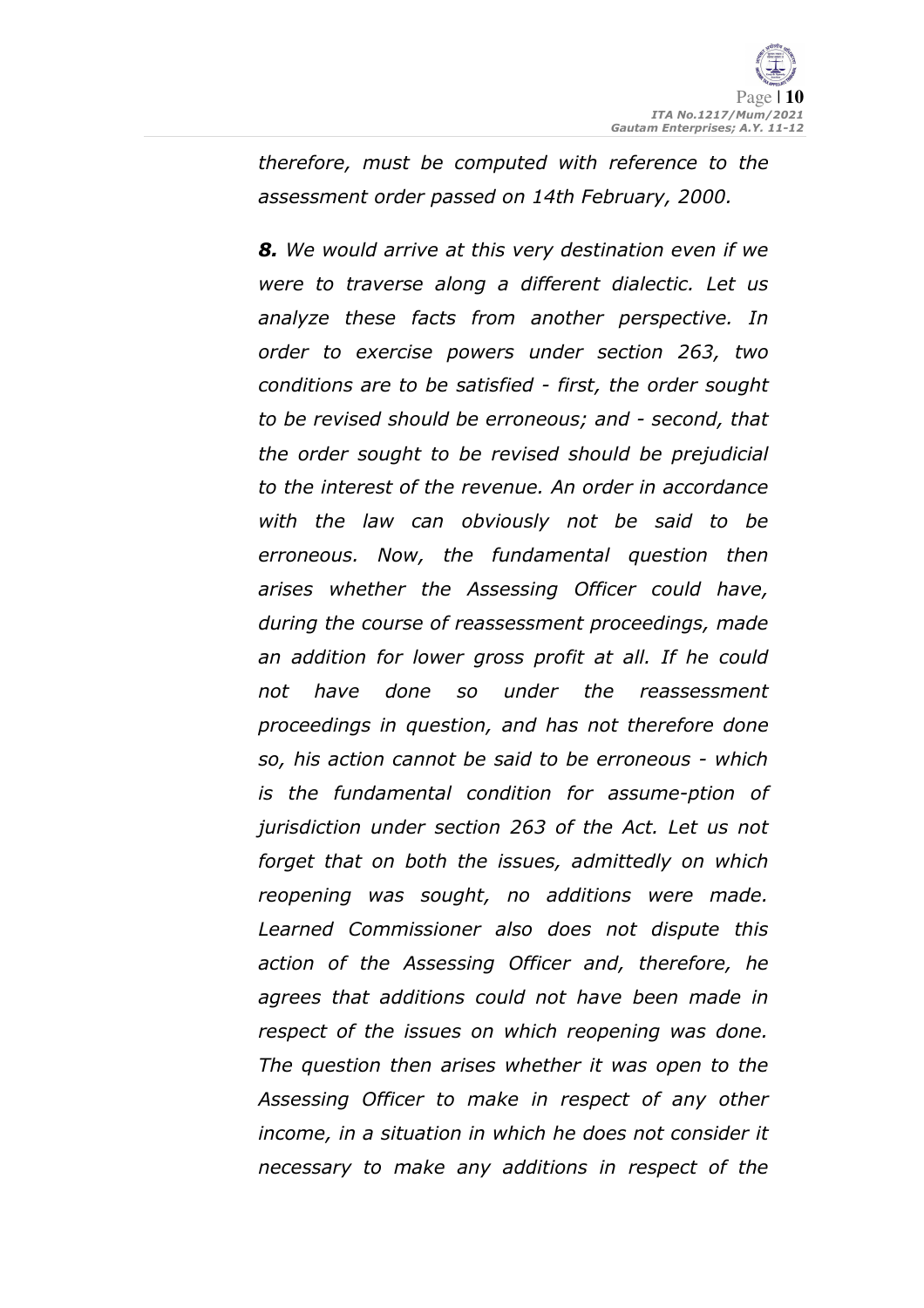incomes which were said to have escaped assessment and for which reason reassessment proceedings were resorted to. The answer is firmly in negative. It is by now well-settled in law that in case no additions are considered necessary by the Assessing Officer on the issues on which reassessment proceedings are resorted to, it cannot be open to him to make any other additions also. The question of other additions can only arise when additions are made in respect to at least one of the issues on which reassessment proceedings are initiated. For this reason, it is not the reassessment order passed by the Assessing Officer which can be said to be erroneous for not having made on account of lower gross profit, but that error, even if that be so, can be said to exist in the original order, i.e., order dated 14th February, 2000, passed by the Assessing Officer.

**9.** It is also difficult to comprehend as to how can a Commissioner, in the garb of exercising his powers under section 263, direct an Assessing Officer to do what the Assessing Officer did not have power to do at the time when the order sought to be revised was being passed. If the Assessing Officer could not have made, on the given facts, an addition on account of lower gross profit rate at the time of passing the reassessment order, he cannot also make such an addition on the reassessment order being set aside by the Commissioner under section 263 - particularly when no fault is found with the Assessing Officer in not making the additions on the points on which the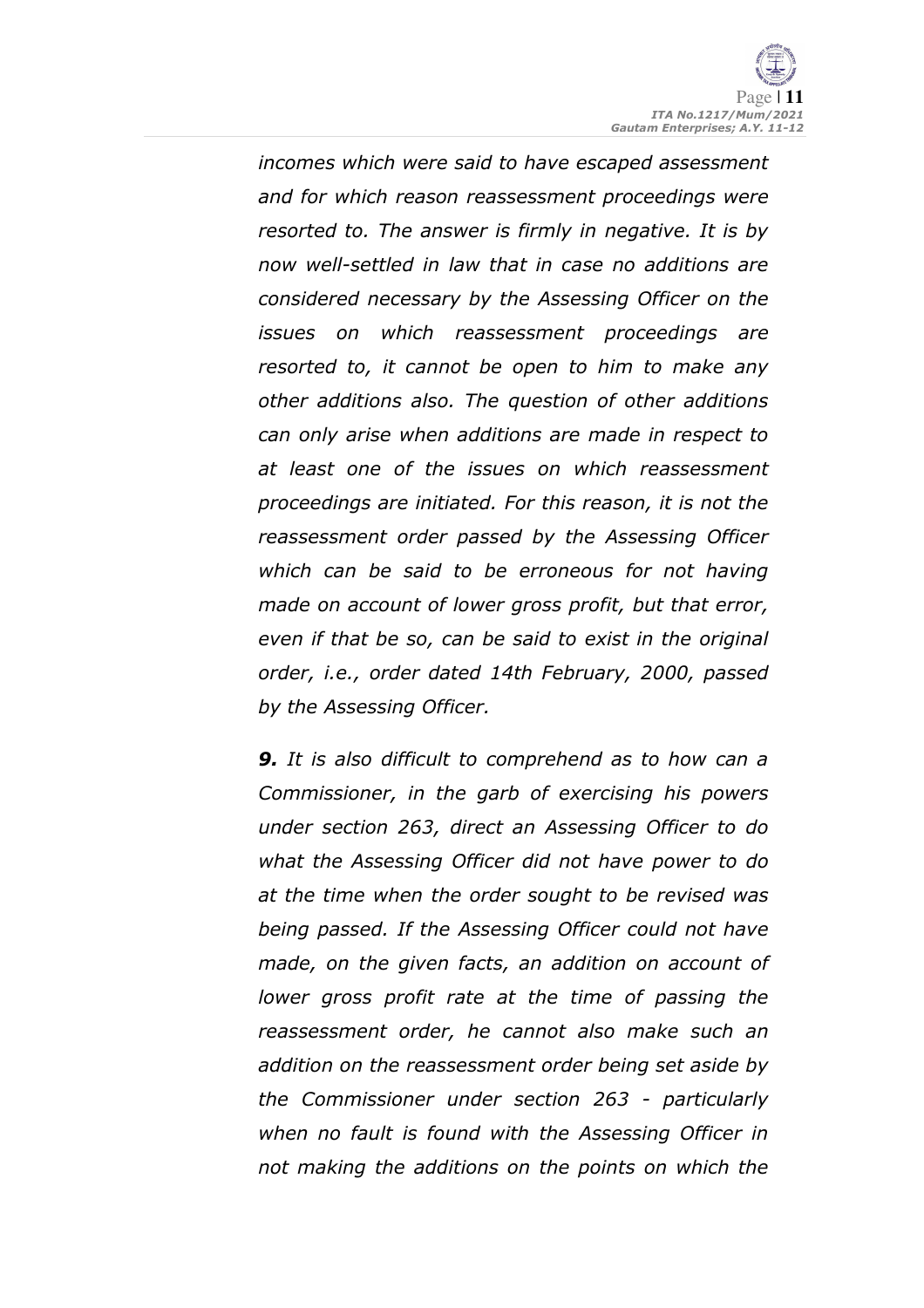assessment was reopened. That matter has now attained finality and cannot be touched at all. The Commissioner was clearly acting beyond the time frame permitted to him under the scheme of the Act for reviewing the order passed by the Assessing Officer. What the Assessing Officer could not have done on his own at the time of passing the so-called reassessment order, the Assessing Officer cannot do in the garb of following the revisionary directions of the Commissioner either. The law is well-settled. What a statutory authority cannot do directly, it cannot indirectly do either. An order in exercise of revision authority of the Commissioner cannot confer any more powers on the Assessing Officer than the powers the Assessing Officer had at the time of passing the order subjected to such revision proceedings.

10. In view of the above discussions, and for the detailed reasons set out above, we are of the considered view that the impugned order passed by the CIT(A) was time-barred. Whichever way one looks at it, it is clear that the order sought to be passed by the Commissioner was vitiated in law on the ground that it was barred by the period of limitation. The impugned order is, accordingly, set aside as time-barred."

015. Therefore, respectfully following the decision of coordinate bench, the order under Section 263 of the Act dated 23<sup>rd</sup>